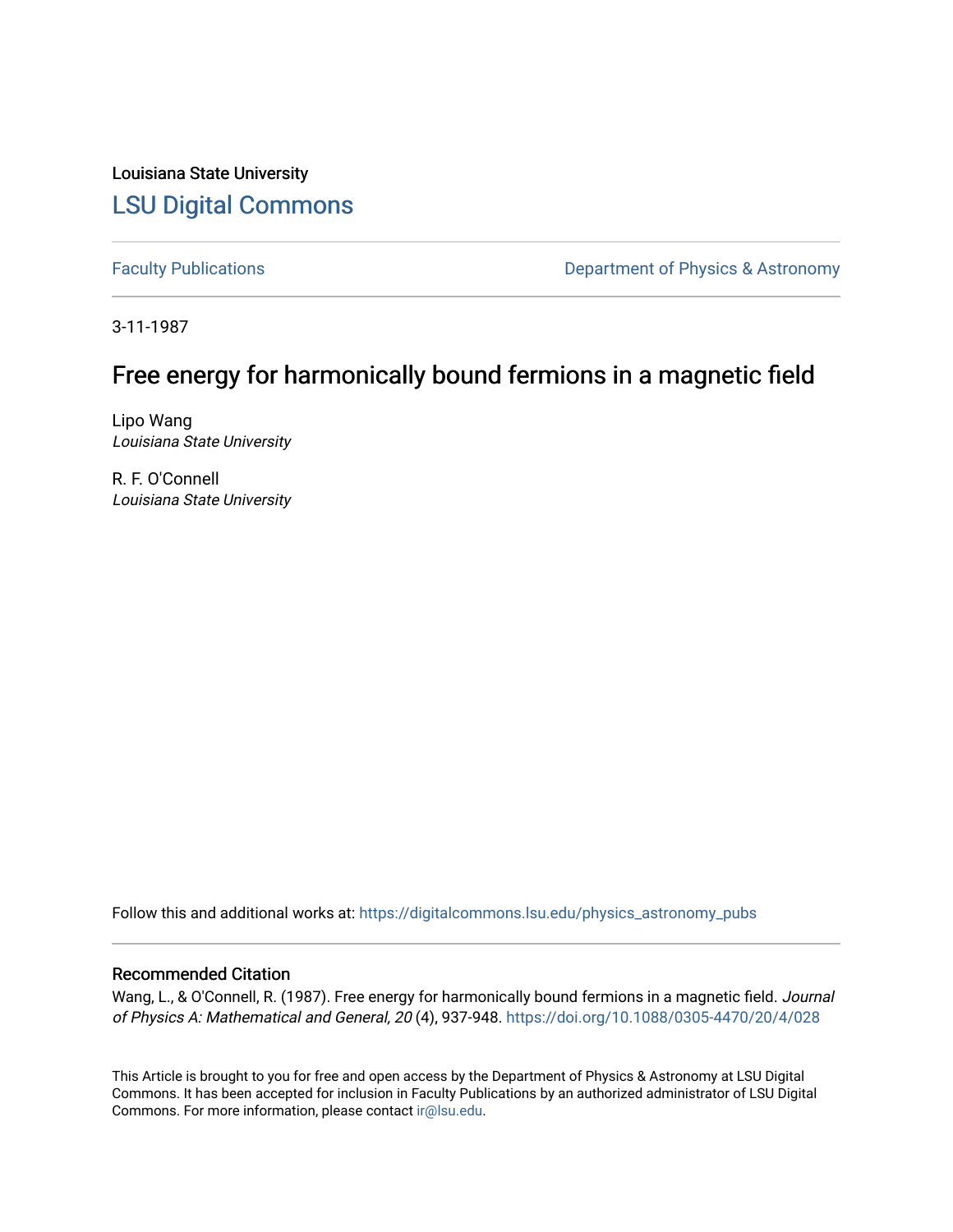# **Free energy for harmonically bound fermions in a magnetic field**

Lip0 Wang and R F O'Connell

Department of Physics and Astronomy, Louisiana State University, Baton Rouge, LA 70803-4001. USA

Received 17 March 1986, in final form 23 May 1986

**Abstract.** An analytic expression is obtained for the free energy of fermions bound in an anisotropic harmonic potential in the presence of an arbitrary magnetic field, at a finite temperature. The specific heat and the magnetic moment are readily calculated. **Our** results consist of two parts, a steady part and an oscillatory one. The latter is similar to the well known de Haas-van Alphen oscillation, but persists in the absence of a magnetic field. Applications of **our** results to the nuclear shell model and surface effects of solids are briefly discussed.

#### **1. Introduction**

Exactly soluble models often lead to qualitative and useful results, although they may not be accurate enough quantitatively. One of the most familiar and widely used models in physics as well as physical chemistry is that of the harmonic oscillator (Moshinsky 1969). The shell model is certainly a cornerstone in modern nuclear physics. **A** harmonic oscillator system has been used with enormous success to model the nuclear vibrational and electronic motions in complex molecular systems and to provide a basis for interpreting molecular spectra, chemical kinetics, and both interand intramolecular energy transfer phenomena.

The Schrödinger equation for systems with either isotropic or anisotropic harmonic oscillation potentials without magnetic field is soluble exactly, and it is also well known that the energy levels of an electron in the absence of potential barrier are quantised into Landau levels by an external magnetic field. The problem of the combination of isotropic harmonic potential and magnetic field was solved by Papadopoulos (1971) and Chanmugam *et al* (1972). Later the results were extended to an anisotropic harmonic potential (Datta and Richardson 1977) and an arbitrary quadratic potential (Davies 1985). The energy eigenvalues of the systems mentioned above are found to be those of an anisotropic harmonic oscillator in the absence of magnetic field, with frequencies that depend on the original natural frequencies and the applied magnetic field. This simple model has been applied to the calculations of Kemp's magnetoemission process (Kemp 1970) in magnetic white dwarfs (Chanmugam **ef** *a1* 1972) and the magneto-optical absorption spectroscopy and Faraday effect (Datta and Richardson 1977).

In the early **work** by Papadopoulos (1971), Boltzmann statistics are used to evaluate the partition function of a canonical ensemble of harmonically bound particles, which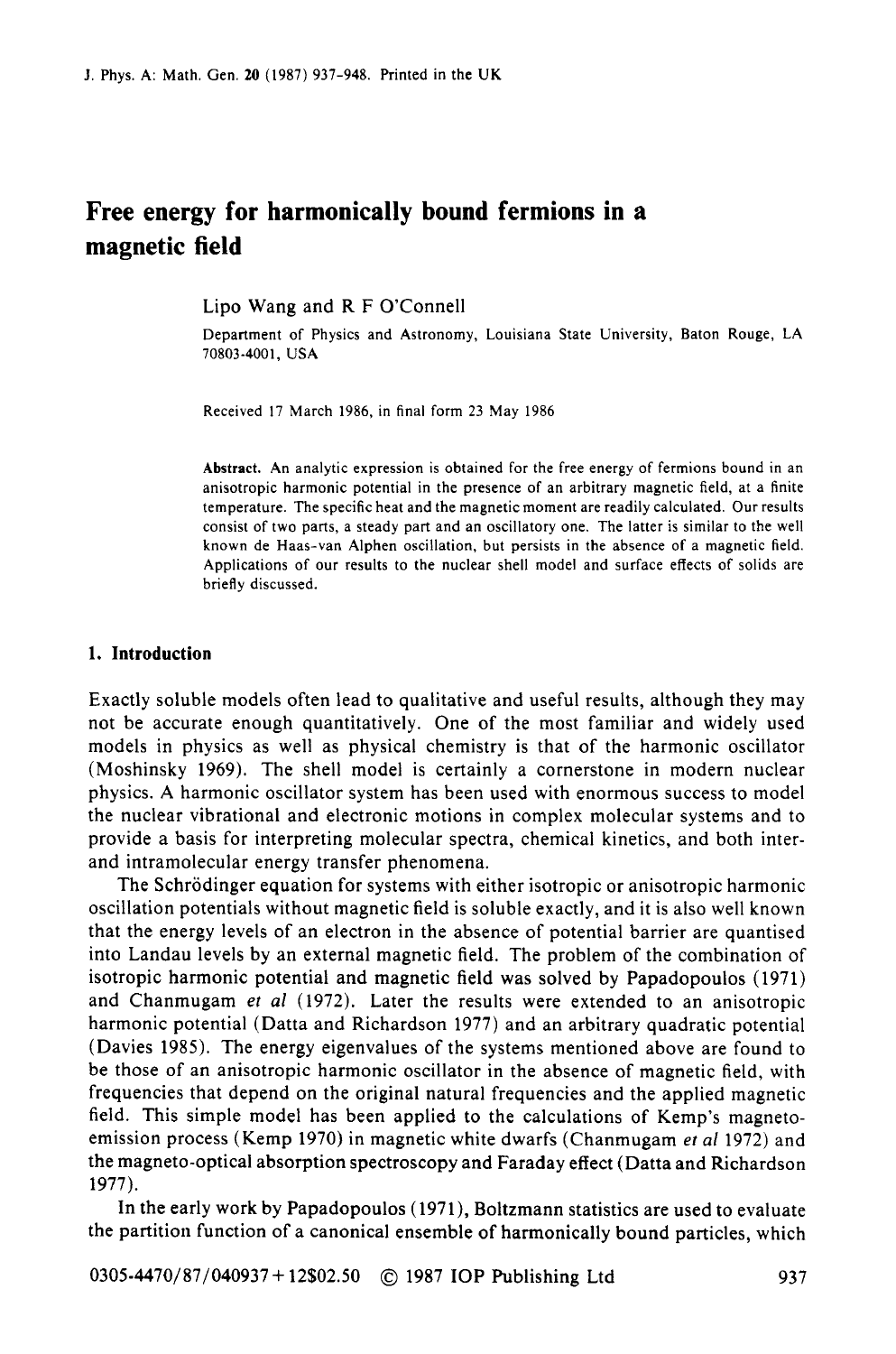is then applied to the discussion of the magnetisation of an ionic lattice. Zerotemperature Fermi statistics was also considered by Papadopoulos and the steady part of the nuclear magnetisation in the shell model obtained.

The purpose of this paper is to extend the Fermi statistics of the system to finite temperature. As we shall soon see, apart from a steady term in the free energy, there is a de Haas-van Alphen-like oscillatory term, which even persists when the applied magnetic field vanishes.

The technique that we shall employ is the Sondheimer-Wilson (sw) Laplace transform method (Sondheimer and Wilson 1951), which relates Boltzmann statistics to Fermi statistics by the Laplace transform. In appendix 1, we present an alternative derivation of the **sw** result-which we consider is more physically appealing-as well as a discussion of the same.

#### **2. The free energy**

First of all we shall review the basic features of a harmonically bound fermion in a uniform magnetic field. The Hamiltonian of this system is the following:

$$
H = \frac{1}{2M} \left( -\mathrm{i} \hbar \nabla - \frac{e}{c} \mathbf{A} \right)^2 + \frac{1}{2} M (\omega_1^2 x^2 + \omega_2^2 y^2 + \omega_3^2 z^2) - \gamma \mathbf{S} \cdot \mathbf{B} \tag{1}
$$

where  $\nabla \times A = B$  is the magnetic field and oriented in an arbitrary direction,  $\omega_1$ ,  $\omega_2$ and  $\omega_3$  are the natural frequencies of the oscillator, *M* and *e* are the mass and the charge of the fermion, *S* is the spin of the fermion and  $\gamma$  is the gyromagnetic ratio.

It has been shown (Davies 1985) that the eigenenergies of Hamiltonian (1) without the last spin-dependent term are, in general,

$$
E_{lmn} = (l+\tfrac{1}{2})\hbar\Omega_1 + (m+\tfrac{1}{2})\hbar\Omega_2 + (n+\tfrac{1}{2})\hbar\Omega_3.
$$
 (2)

Here *l, m, n* = 0, 1, 2, ...,  $\Omega_1$ ,  $\Omega_2$  and  $\Omega_3$  are the eigenfrequencies which depend on the natural frequencies, and on both the magnitude and direction of the magnetic field. Needless to say  $\Omega_i$  (i = 1, 2, 3) must approach  $\omega_i$  when the magnetic field goes to zero. In the case  $\omega_1 = \omega_2 = \omega_3 = \omega$ , where we have an isotropic harmonic oscillator, the eigenfrequencies can be determined as follows:  $\Omega_{1,2} = (\omega^2 + \omega_L^2)^{1/2} \pm \omega_L$ ,  $\Omega_3 = \omega$ , where  $\omega_L = eB/2MC$  is the Larmor frequency and the direction of the magnetic field has been chosen to be the *z* axis.

It is easy to extend Davies' result to the case of fermions with arbitrary spin *s/2,*  where s is a positive odd integer. The eigenenergies of Hamiltonian (1) are the following:

$$
E_{lmn\sigma} = E_{lmn} - \gamma S_B B \tag{3}
$$

where  $S_B$  is the spin component along the direction of **B**,  $S_B = (-s/2) \hbar$ ,  $(-s/2 +$ 1) $\hbar$ , ...,  $(s/2)\hbar$  and  $B = |B|$ .

As a direct consequence of **(3),** the Boltzmann partition function of a canonical ensemble of such systems can be written as

$$
Z(\beta) = Z_1(\beta, \Omega_1) Z_1(\beta, \Omega_2) Z_1(\beta, \Omega_3) Q_s(\beta)
$$
\n(4)

where  $\beta = 1/kT$  is the inverse temperature and

$$
Z_1(\beta, \omega) = [2 \sinh(\beta \hbar \omega/2)]^{-1}
$$
 (5)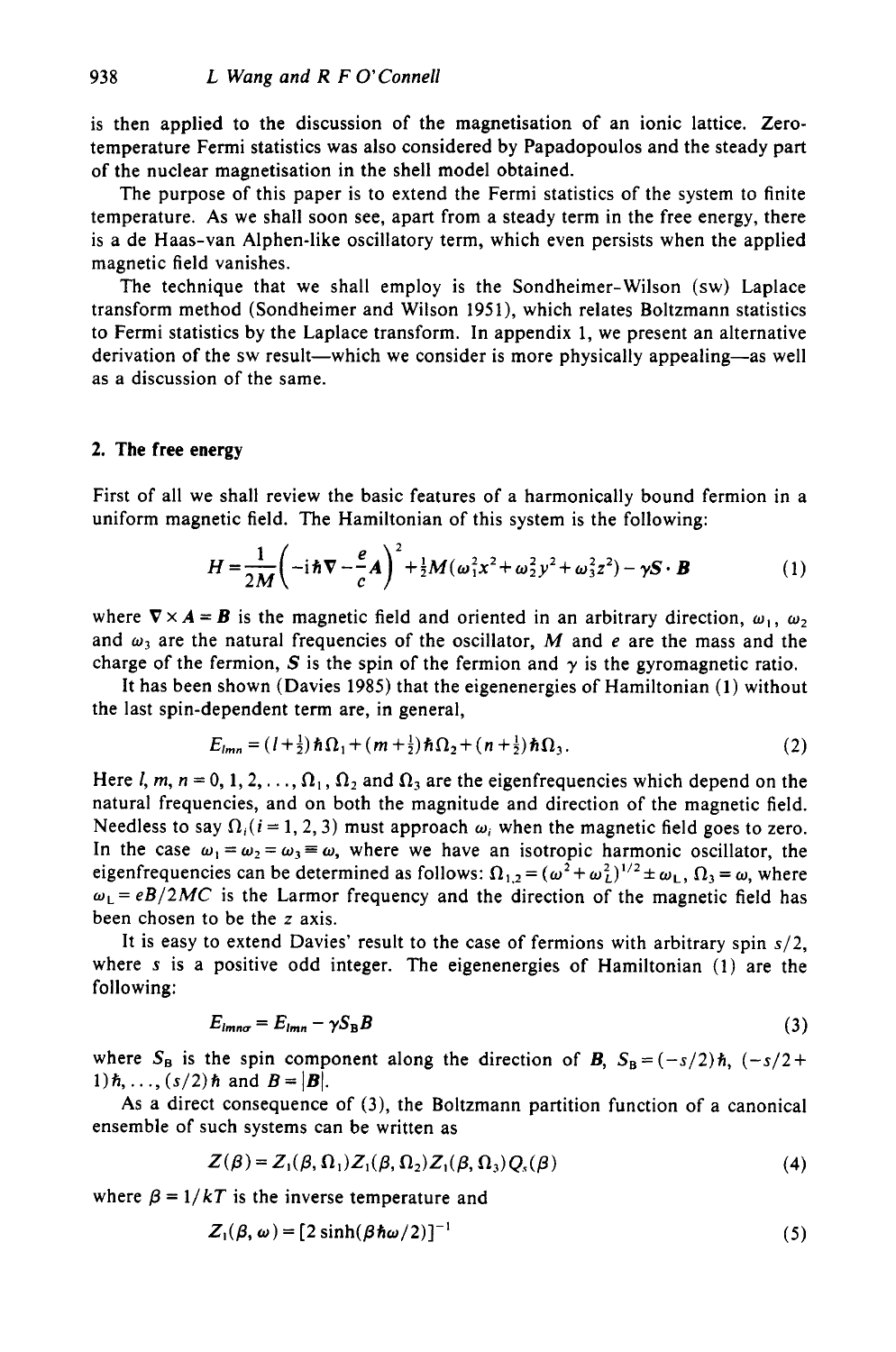is the partition function of a one-dimensional harmonic oscillator with frequency *w*  (Wilson 1965).  $Q_s(\beta)$  is a factor introduced by spin:

$$
Q_s(\beta) = \sum_{S_B = (-s/2)h}^{(s/2)h} \exp(\beta \gamma S_B B)
$$
  
= sinh  $\left(\frac{(s+1)\beta \mu_s B}{2}\right) \left[\sinh\left(\frac{\beta \mu_s B}{2}\right)\right]^{-1}$  (6)

where  $\mu_s \equiv \gamma \hbar$ .

The free energy of this ensemble with Fermi-Dirac statistics can be evaluated from the known Boltzmann partition function by the Sondheimer- Wilson Laplace transform technique (1951), which is discussed below and in appendix **1.** 

If one defines a function  $\phi(E)$  by

$$
\frac{Z(\beta)}{\beta^2} = L_{\beta}[\phi(E)] = \int_0^{\infty} \phi(E) e^{-\beta E} dE
$$
 (7)

or

$$
\phi(E) = L_E^{-1} \left( \frac{Z(\beta)}{\beta^2} \right)
$$
  
= 
$$
\frac{1}{2\pi i} \int_{C-i\infty}^{C+i\infty} \frac{Z(\beta)}{\beta^2} e^{\beta E} d\beta
$$
 (8)

where the real number *C* is chosen such that every singular point of  $Z(\beta)/\beta^2$  stays on the left-hand side of *C,* then the Fermi-Dirac free energy is given by

$$
F = N\mu + \int_0^\infty \phi(E) \frac{\partial f(E)}{\partial E} dE.
$$
 (9)

Here L and  $L^{-1}$  in (7) and (8) denote the Laplace transform and its inverse, respectively,  $f(E)$  is the Fermi-Dirac distribution function:

$$
f(E) = \frac{1}{\exp[\beta(E-\mu)]+1} \tag{10}
$$

where  $\mu$  is the Fermi energy, which is determined by the number of particles *N*. As we shall see later (equation  $(A1.7)$ ), the second derivative of the function  $\phi(E)$  is just the density of states.

The Laplace inverse in (8) can be carried out by using **(4)** and (5) for our system. The result consists of a steady part and an oscillatory part. Basically, the behaviour of the Boltzmann partition function near  $\beta = 0$  determines the steady part, whereas the singularities along the imaginary axis of  $\beta$  plane introduce the oscillatory part. Since the orders of the singularities depend on whether (i)  $\Omega_1$ ,  $\Omega_2$  and  $\Omega_3$  are all different, (ii) any two frequencies are equal, the third is different, (iii) three frequencies are all the same, separate derivations and expressions are needed for the oscillatory term in the above three cases. The detailed proof is put in appendix **2.** In general the results can be written as the following:

$$
\phi(E) = \phi_{st}(E) + \phi_{os}(E) \tag{11}
$$

where the steady part

$$
\phi_{st}(E) = \frac{(s+1)}{\hbar^3 \Omega_1 \Omega_2 \Omega_3} (\frac{1}{24} E^4 - \frac{1}{2} d_1 E^2 + d_2)
$$
 (12)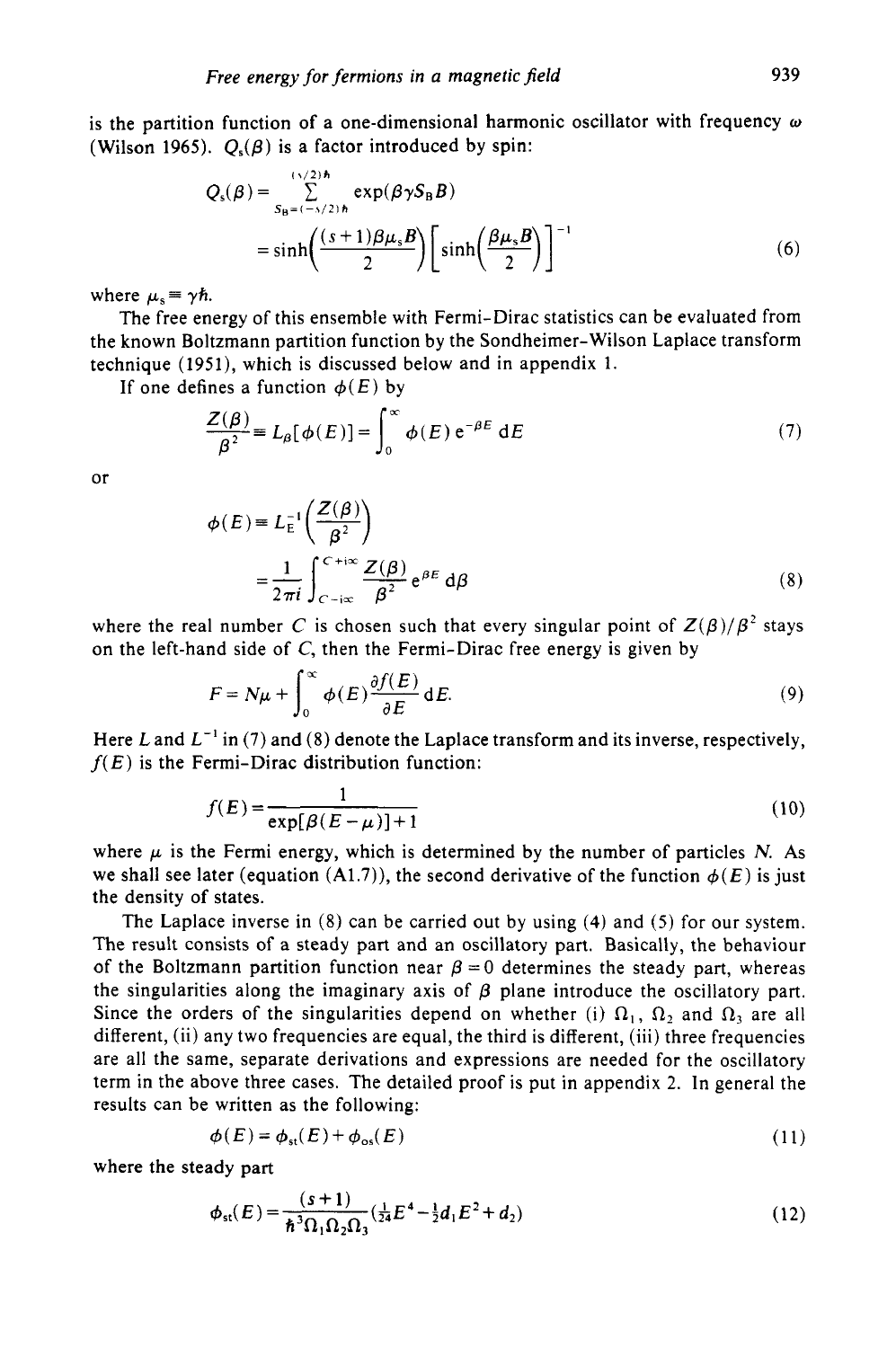with

$$
d_1 = a_1 - b_1 \tag{13}
$$

$$
a_1 = \frac{1}{24} \hbar^2 (\Omega_1^2 + \Omega_2^2 + \Omega_3^2)
$$
 (14)

$$
b_1 = (\mu_s B)^2 [(s+1)^2 - 1]/24
$$
 (15)

and

$$
d_2 = a_2 + b_2 - a_1 b_1 \tag{16}
$$

$$
a_2 = \frac{7\,\hbar^4}{5760} (\Omega_1^4 + \Omega_2^4 + \Omega_3^4) - \frac{\hbar^4}{574} (\Omega_1^2 \Omega_2^2 + \Omega_2^2 \Omega_3^2 + \Omega_3^2 \Omega_1^2)
$$
 (17)

$$
b_2 = (\mu_s B)^4 [3(s+1)^4 - 10(s+1)^2 + 7]/5760.
$$
 (18)

First we consider the case (i) where  $\Omega_1$ ,  $\Omega_2$  and  $\Omega_3$  are all different. The oscillatory part is the following:

$$
\phi_{\text{os}}(E) = \frac{\hbar \Omega_1}{8} \sum_{i=1}^{\infty} \frac{(-1)^i}{(l\pi)^2} \frac{R(\Omega_1) \cos(2l\pi E/\hbar \Omega_1)}{\sin(l\pi \Omega_2/\Omega_1) \sin(l\pi \Omega_3/\Omega_1)} + \frac{\hbar \Omega_2}{8} \sum_{i=1}^{\infty} \frac{(-1)^i}{(l\pi)^2} \frac{R(\Omega_2) \cos(2l\pi E/\hbar \Omega_2)}{\sin(l\pi \Omega_3/\Omega_2) \sin(l\pi \Omega_1/\Omega_2)} + \frac{\hbar \Omega_3}{8} \sum_{i=1}^{\infty} \frac{(-1)^i}{(l\pi)^2} \frac{R(\Omega_3) \cos(2l\pi E/\hbar \Omega_3)}{\sin(l\pi \Omega_1/\Omega_3) \sin(l\pi \Omega_2/\Omega_3)}
$$
(19)

where the *R* factors are due to spin:

$$
R(\omega) = \sin\left(\frac{(s+1)l\pi\mu_s B}{\hbar\omega}\right) \left[\sin\left(\frac{l\pi\mu_s B}{\hbar\omega}\right)\right]^{-1}.
$$
 (20)

Thus we have obtained the function  $\phi(E)$  for three different frequencies. The next thing we shall do is to use (9) to calculate the free energy. In general, the integration in (9) has to be carried out numerically. But if  $\mu \gg kT$ , we are able to obtain a closed analytic expression, as follows (see appendix 3 for details):

$$
F = N\mu + F_{\rm st} + F_{\rm os} \tag{21}
$$

where

$$
F_{\rm st} = -\phi_{\rm st}(\mu) - \frac{(s+1)\pi^2(kT)^2}{6\hbar^3 \Omega_1 \Omega_2 \Omega_3} \left(\frac{\mu^2}{2} - d_1 + o[10^{-2}(kT)^2]\right)
$$
(22)

and

$$
F_{\rm os} = \frac{kT}{4} \sum_{l=1}^{\infty} \frac{(-1)^{l-1}}{l} \left( \frac{R(\Omega_1) \cos(2l\pi\mu/\hbar\Omega_1)}{\sinh(2\pi^2 l k \pi/\hbar\Omega_1) \sin(l\pi\Omega_2/\Omega_1) \sin(l\pi\Omega_3/\Omega_1)} + \frac{R(\Omega_2) \cos(2l\pi\mu/\hbar\Omega_2)}{\sinh(2\pi^2 l k \pi/\hbar\Omega_2) \sin(l\pi\Omega_3/\Omega_2) \sin(l\pi\Omega_1/\Omega_2)} + \frac{R(\Omega_3) \cos(2l\pi\mu/\hbar\Omega_3)}{\sinh(2\pi^2 l k \pi/\hbar\Omega_3) \sin(l\pi\Omega_1/\Omega_3) \sin(l\pi\Omega_2/\Omega_3)} \right). \tag{23}
$$

We shall also write down the results for  $F_{\rm os}$  in cases (ii) and (iii), saving the detailed proof in the appendices.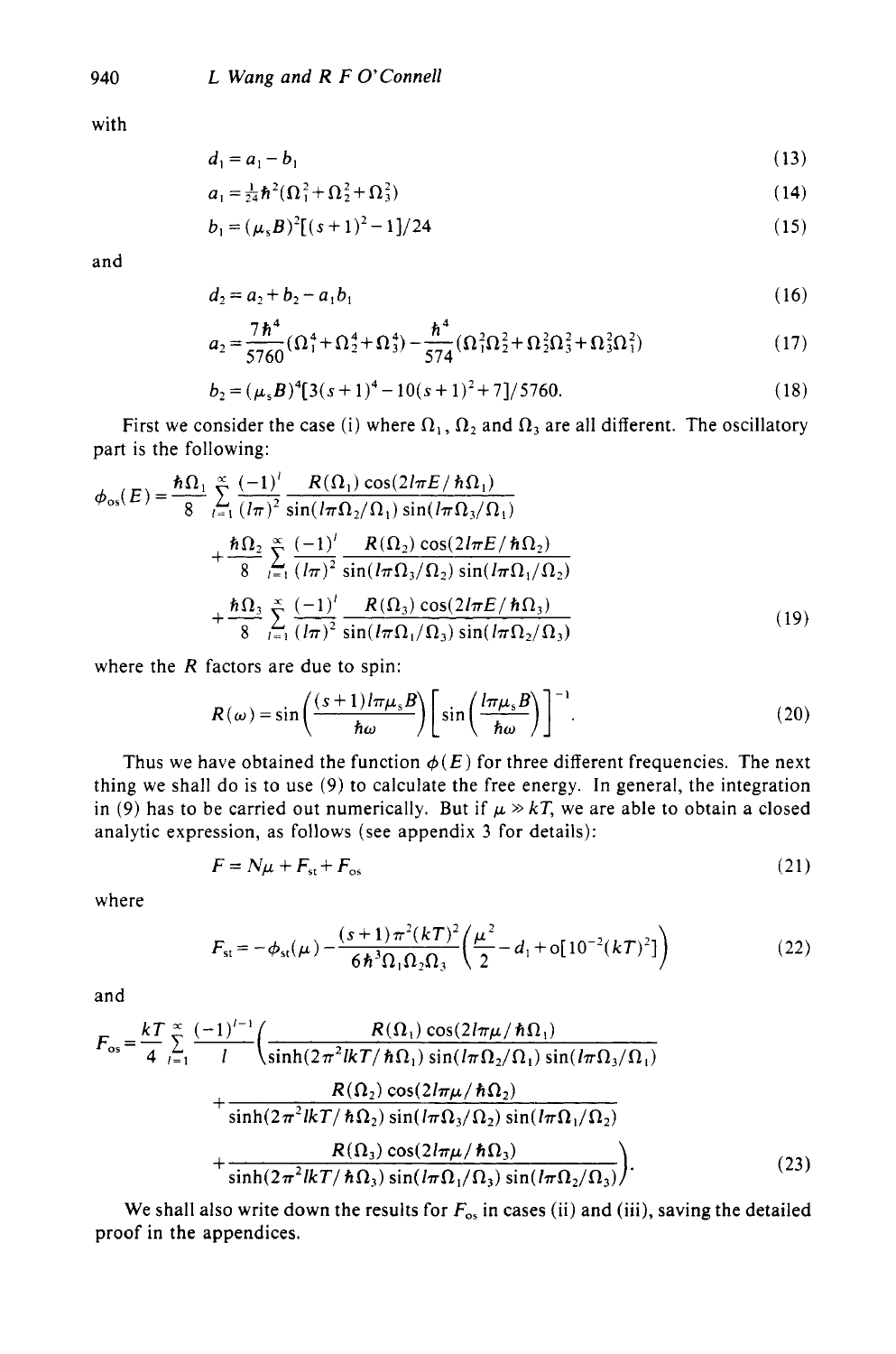When any two frequencies are equal, but differ from the third, we denote the two equal frequencies by  $\Omega$  and the third by  $\omega$ . In this case, the oscillatory free energy takes the following form:

\n Free energy for fermions in a magnetic field 
$$
941
$$
.\n

\n\n When any two frequencies are equal, but differ from the third, we denote the two equal frequencies by  $\Omega$  and the third by  $\omega$ . In this case, the oscillatory free energy takes the following form:\n 
$$
F_{\text{os}} = \frac{kT}{4} \sum_{i=1}^{\infty} \frac{(-1)^{i-1}}{i} \frac{R(\omega) \cos(2l\pi\mu/\hbar\omega)}{\sinh(2\pi^2 l k \pi/\hbar\omega) \sin^2(l\pi\Omega/\omega)} + \frac{kT}{2} \sum_{i=1}^{\infty} \frac{R(\Omega)}{i \sinh(2\pi^2 l k \pi/\hbar\Omega) \sin(l\pi\omega/\Omega)} \times \left\{ \left[ \frac{\mu_s B}{2\hbar\Omega} G(\Omega) + \frac{1}{l\pi} + \left( \frac{\omega}{2\Omega} \right) \cot\left( \frac{l\pi\omega}{\Omega} \right) \right] \cos\left( \frac{2l\pi\mu}{\hbar\Omega} \right) + \frac{\mu}{\hbar\Omega} \sin\left( \frac{2l\pi\mu}{\hbar\Omega} \right) \right\}
$$
\n $(24)$ \n

where another spin factor is defined by

$$
G(\Omega) = \frac{\sin(s l \pi \mu_s B / \hbar \Omega)}{\sin(l \pi \mu_s B / \hbar \Omega) \sin((s+1) l \pi \mu_s B / \hbar \Omega)} - \cot\left(\frac{(s+1) l \pi \mu_s B}{\hbar \Omega}\right).
$$
(25)

In the case where  $\Omega_1 = \Omega_2 = \Omega_3 = \Omega$ , the corresponding result is

$$
F_{\text{os}} = kT \sum_{l=1}^{\infty} \frac{(-1)^{l-1} R(\Omega)}{l \sinh(2\pi^2 l k \pi / \hbar \Omega)} \left\{ \left[ \left( \frac{\mu_s B}{2\hbar \Omega} \right) + \frac{1}{l\pi} \right] \left( \frac{\mu}{\hbar \Omega} \right) \sin\left( \frac{2l\pi \mu}{\hbar \Omega} \right) \right\}
$$

$$
+ \left[ \left( \frac{\mu_s B}{2\hbar \Omega} \right) \frac{G(\Omega)}{l\pi} - \frac{1}{8} \left( \frac{\mu_s B}{\hbar \Omega} \right) D(\Omega) - \frac{1}{2} \left( \frac{\mu}{\hbar \Omega} \right)^2 + \frac{1}{8} + \frac{3}{4(l\pi)^2} \right] \cos\left( \frac{2l\pi \mu}{\hbar \Omega} \right) \right\}
$$
(26)

where

where  
\n
$$
D(\Omega) = (s+1)^2 + 2(s+1) \cot\left(\frac{l\pi\mu_s B}{\hbar\Omega}\right) \cot\left(\frac{l\pi(s+1)\mu_s B}{\hbar\Omega}\right)
$$
\n
$$
-\csc^2\left(\frac{l\pi\mu_s B}{\hbar\Omega}\right) - \cot^2\left(\frac{l\pi\mu_s B}{\hbar\Omega}\right). \tag{27}
$$

### **3. Discussions**

We have obtained a closed expression for the free energy of a canonical ensemble of anisotropic harmonic oscillators in a magnetic field by using Fermi-Dirac statistics. Our result consists of two parts: steady and oscillatory ones. The physical quantities of the system, such as specific heat, magnetic susceptibility, etc, can be calculated by using standard thermodynamical relations. It is straightforward, but very lengthy. We would rather make the following simple observations than writing down these results explicitly.

Similar to the free energy, other thermodynamical quantities of the system also contain oscillatory terms, and therefore show the de Haas-van Alphen-like oscillations when the temperature of the magnetic field of the system varies. Since the eigenfrequencies  $(\Omega)$  reduce to the natural frequencies  $(\omega)$  when the magnetic field vanishes, this oscillatory behaviour of the specific heat, for instance, persists even in the absence of a magnetic field.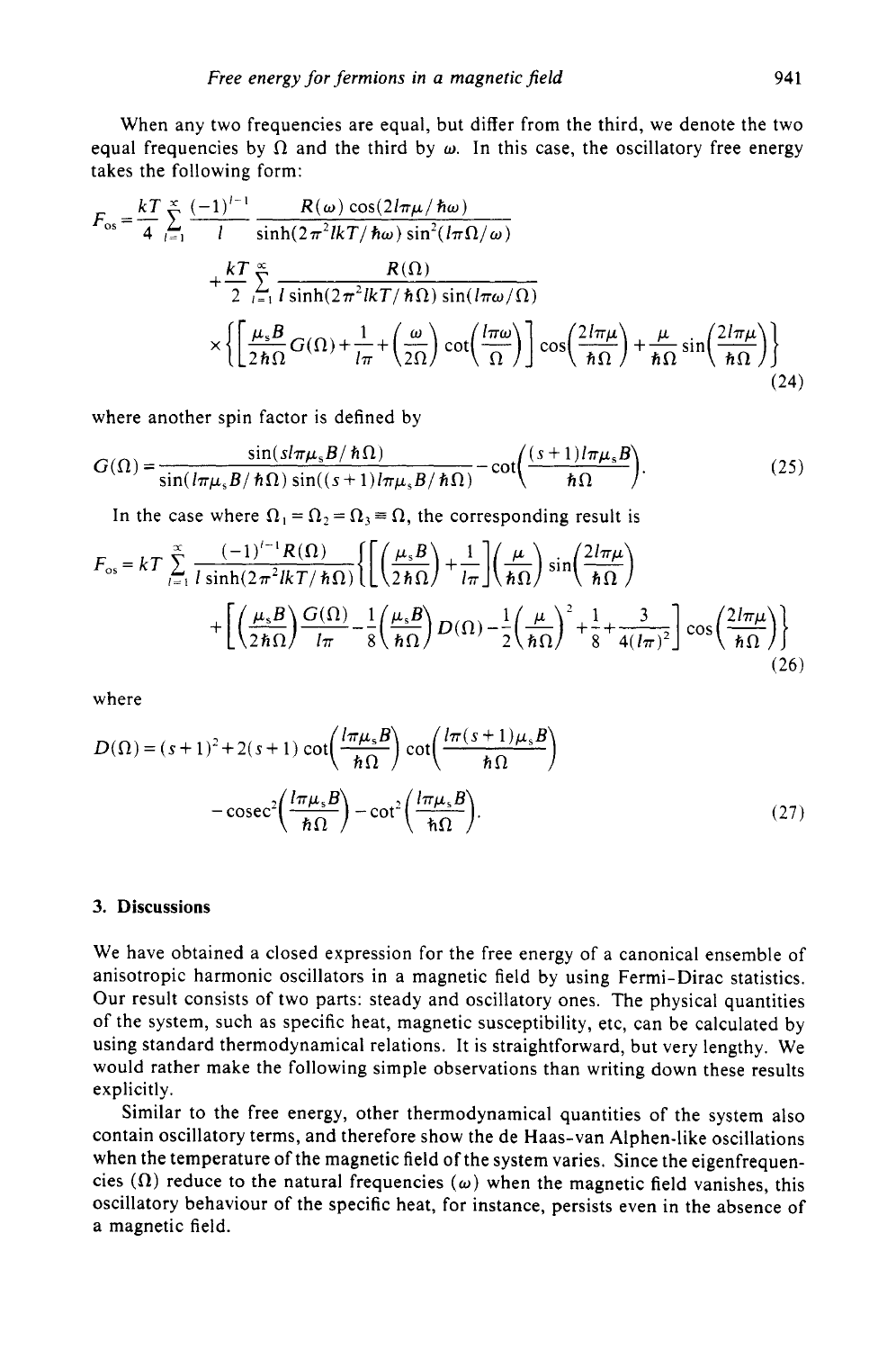Because of the factor  $x_i/\sinh(k_i)$ , where  $x_i = 2\pi^2 kT/\hbar\Omega_i$ ,  $j = 1, 2, 3$ , in front of each oscillatory term, the oscillation amplitudes are maximum when  $x_i \sim 1$  which is

$$
kT \sim 0.1 \hbar \Omega_j \qquad j = 1, 2, 3. \tag{28}
$$

In the nuclear shell model,  $\hbar\Omega_i \sim MeV$ , and (17) shows that the oscillation is most significant when  $T \sim 10^9$  K. The harmonic oscillator potential model considered above is a useful approximation when one considers the effects of the surface barrier of solids (Wang and O'Connell 1986).

#### **Acknowledgments**

This research was partially supported by the U *S* Office of Naval Research, Contract NO NOOO14-86-K-0002.

#### **Appendix 1. An alternative derivation of the Sondheimer-Wilson results**

The original proof of **sw** is rather mathematical. Here we shall show how the function  $\phi(E)$  is introduced physically. As we shall soon see, the second derivative of the function  $\phi(E)$  is just the density of states of the system.

Consider a system with energy levels  $E_0 \le E_1 \le E_2$ .... The Boltzmann partition function of a canonical ensemble of such **a** system is given by

$$
Z(\beta) = \sum_{i=0}^{\infty} d_i \exp(-E_i \beta)
$$
 (A1.1)

where  $d_i$  is the degeneracy of the *i*th energy level. In terms of the density of states

$$
g(E) = \sum_{i=0}^{\infty} d_i \delta(E - E_i)
$$
 (A1.2)

we may substitute  $\int_0^{+\infty} g(E) dE$  for  $\sum_{i=0}^{\infty} d_i$ , if we choose  $E_0 \ge 0$ :

itute 
$$
\int_0^{+\infty} g(E) \, dE
$$
 for  $\sum_{i=0}^{\infty} d_i$ , if we choose  $E_0 \ge 0$ :

\n $Z(\beta) = \int_0^{\infty} e^{-E\beta} g(E) \, dE$ 

\n $= L_{\beta}[g(E)]$ 

\n(A1.3)

where  $L_{\beta}$  denotes Laplace transform with variable  $\beta$ . The inverse of (A1.3) is as follows:

$$
g(E) = L_E^{-1}[Z(\beta)].
$$
\n(A1.4)

Here  $L_E^{-1}$  is the Laplace inverse with a variable E.

In Fermi-Dirac statistics the free energy of the ensemble is given by

$$
F = N\mu - \frac{1}{\beta} \sum_{i=0}^{\infty} d_i \ln\{1 + \exp[\beta(\mu - E_i)]\}
$$
  
=  $N\mu - \frac{1}{\beta} \int_0^{\infty} \ln\{1 + \exp[\beta(\mu - E)]\} g(E) dE.$  (A1.5)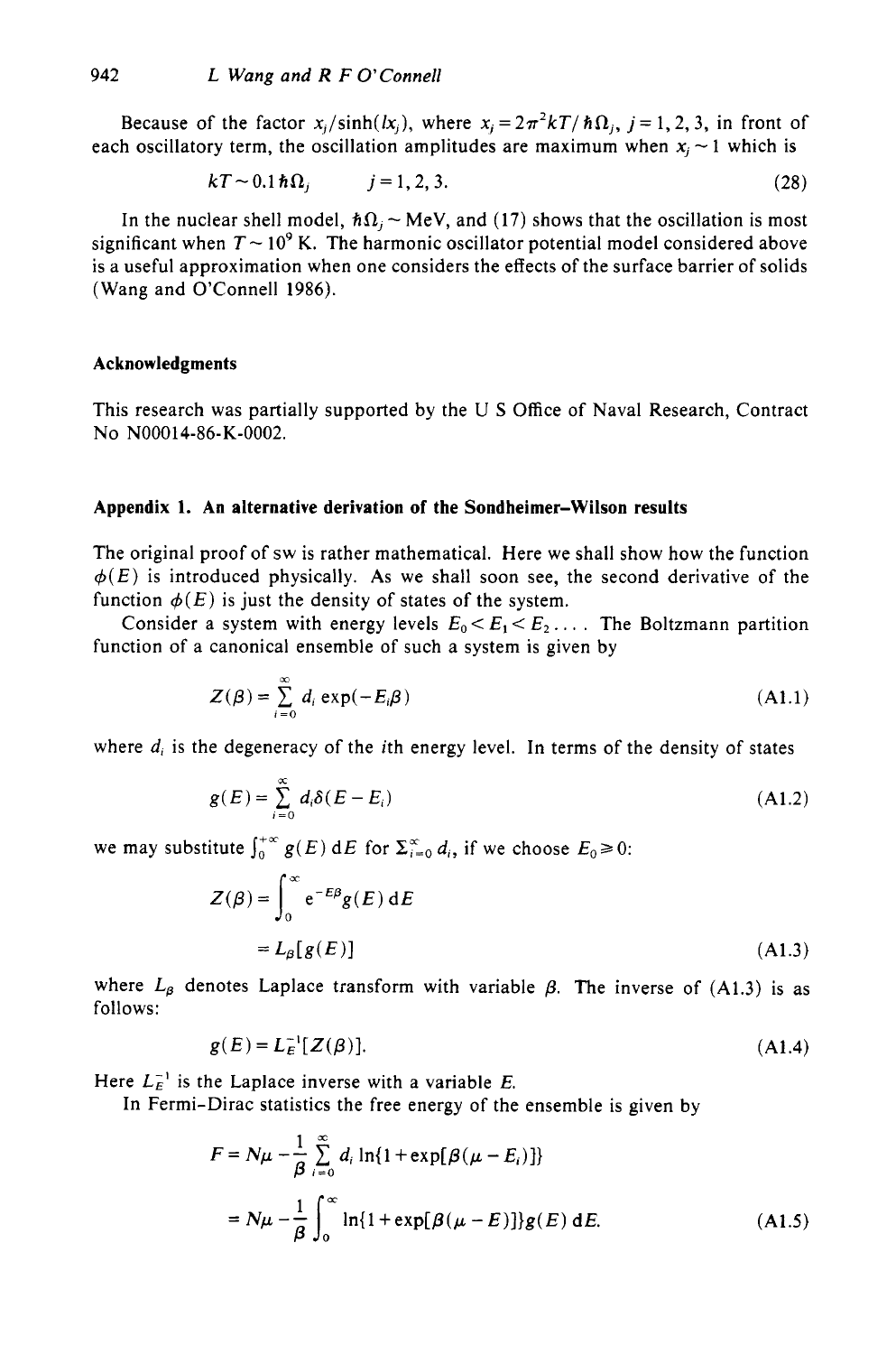If one defines

$$
\phi(E) = L_E^{-1} \left( \frac{Z(\beta)}{\beta^2} \right)
$$
  
= 
$$
\frac{1}{2\pi i} \int_{C-i\infty}^{C+i\infty} \frac{Z(\beta)}{\beta^2} e^{\beta E} d\beta
$$
 (A1.6)

one has the following relation:

$$
\partial^2 \phi / \partial E^2 = g(E). \tag{A1.7}
$$

It is easy to verify the following expressions for  $\phi(E)$  and its derivative  $\partial \phi / \partial E$  by combining **(A1.6)** and **(Al.1):** 

$$
\phi(E) = \sum_{i=0}^{\infty} d_i (E - E_i) \theta(E - E_i)
$$
\n(A1.8)

and

$$
\frac{\partial \phi}{\partial E} = \sum_{i=0}^{\infty} d_i \theta (E - E_i)
$$
 (A1.9)

where  $\theta(x)$  is the step function:

$$
\theta(x) = \begin{cases} 1 & x > 0 \\ 0 & x \le 0. \end{cases} \tag{A1.10}
$$

From (A1.2), (A1.8) and (A1.9) we find that, for any  $\varepsilon_0 \leq E_0$ ,

$$
\phi(\varepsilon_0) = \frac{\partial \phi}{\partial E}\Big|_{E = \varepsilon_0} = g(\varepsilon_0) = 0.
$$
\n(A1.11)

Hence

$$
\int_{\epsilon_0}^{+\infty} \phi(E) \frac{\partial f}{\partial E} dE = \phi(E) f(E) \Big|_{\epsilon_0}^{\infty} - \int_{\epsilon_0}^{+\infty} \frac{\partial \phi}{\partial E} f(E) dE
$$
  
\n
$$
= \frac{1}{\beta} \int_{\epsilon_0}^{+\infty} \frac{\partial \phi}{\partial E} d(\ln\{1 + \exp[\beta(\mu - E)]\})
$$
  
\n
$$
= \frac{1}{\beta} \frac{\partial \phi}{\partial E} \ln\{1 + \exp[\beta(\mu - E)]\}_{\epsilon_0}^{\infty}
$$
  
\n
$$
- \frac{1}{\beta} \int_{\epsilon_0}^{\infty} \ln\{1 + \exp[\beta(\mu - E)]\} \frac{\partial^2 \phi}{\partial E^2} dE
$$
  
\n
$$
= -\frac{1}{\beta} \int_{0}^{\infty} \ln\{1 + \exp[\beta(\mu - E)]\} g(E) dE
$$
 (A1.12)

which we identify as the second term in the free energy given by **(A1.5).** 

Combination of **(A1.5)** and **(A1.12)** gives

$$
F = N\mu + \int_{\epsilon_0}^{+\infty} \phi(E) \frac{\partial f}{\partial E} dE.
$$
 (A1.13)

Since (A1.14) is true for any  $\varepsilon_0 \le E_0$ , a special choice  $\varepsilon_0 = 0$  gives the sw relation (equation **(7)).**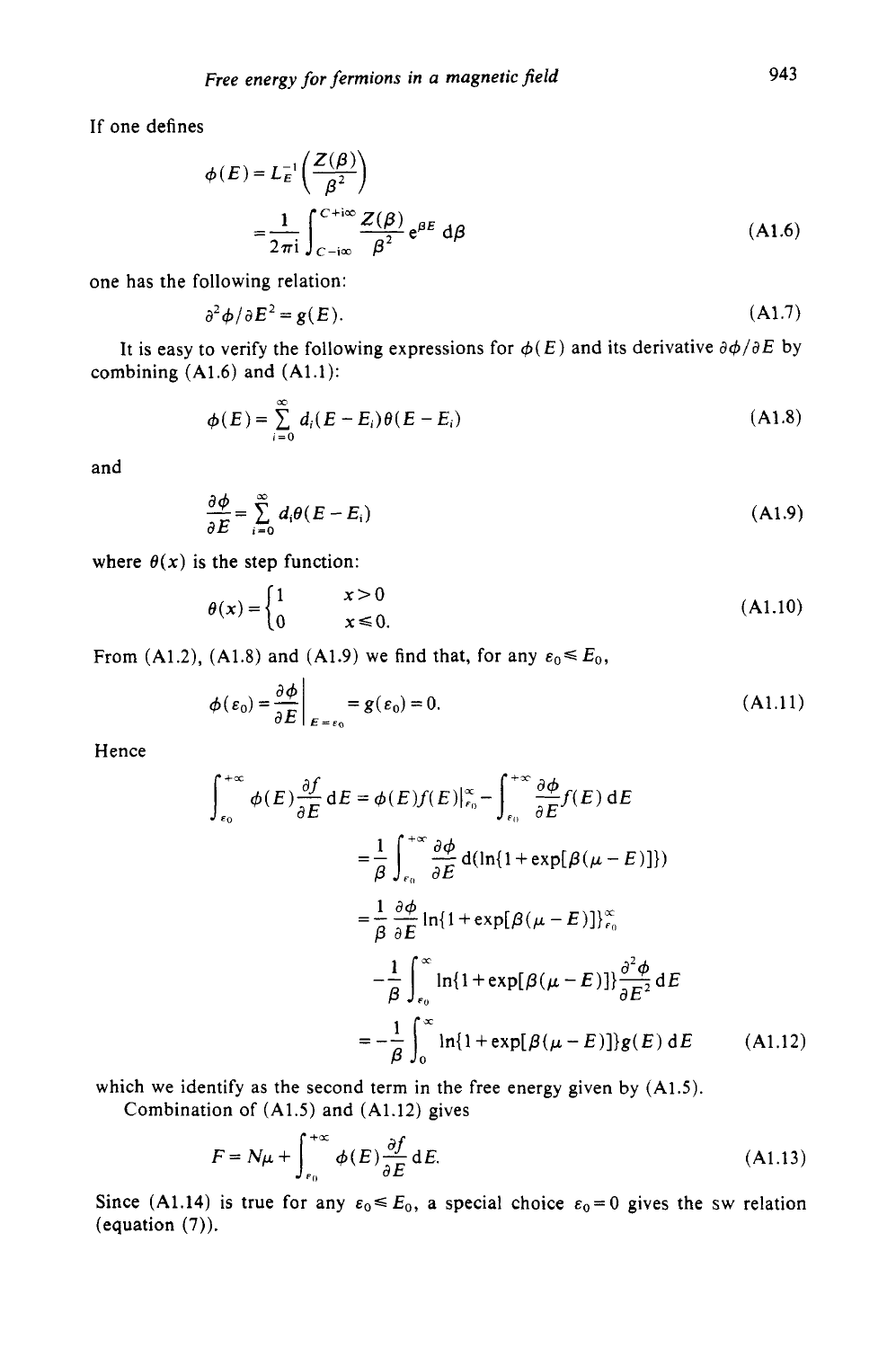In order to see the physical meaning of  $\phi(E)$  more clearly, we now consider absolute zero temperature, where

$$
\partial f/\partial E = -\delta(E - \mu_0) \tag{A1.14}
$$

and  $\mu_0$  is the Fermi energy at absolute zero. The free energy at zero temperature,  $F_0$ say, is obtained by using  $(7)$  and  $(A1.14)$ :

$$
F_0 = N\mu_0 - \phi(\mu_0). \tag{A1.15}
$$

In addition,  $\mu_0$  can be found by using the general relation  $\partial F/\partial \mu = 0$ , which is now simply (see  $(A1.13)$  and  $(A1.14)$ )

$$
N = \partial \phi / \partial E|_{E = \mu_0}.\tag{A1.16}
$$

Another example we shall consider here is the one we met in the text. We have obtained the exact expression for the function  $\phi(E)$ , for a system of anisotropic harmonic oscillators with an arbitrary (but uniform) magnetic field  $((9)-(13))$ . It follows from  $(A1.7)$  that the density of state of this system can be calculated by simply taking the second derivative of the function  $\phi(E)$ . The steady part of the density of state agrees with that obtained via the semiclassical expansion technique (Bhaduri and Ross 1971). The oscillatory part is singular, but when the energy spacing is much smaller than the energy scale of the problem, the Fermi energy, say, the oscillatory part (see (12)), is very small and can **be** ignored.

#### **Appendix 2. Proof for equations (9)-(13)**

The combination of  $(3)$ ,  $(4)$  and  $(6)$  gives

$$
\phi(E) = \frac{1}{2\pi i} \int_{C-i\infty}^{C+i\infty} d\beta \frac{Q_s(\beta) e^{E\beta}}{8\beta^2 \sinh(\beta \hbar \Omega_1/2) \sinh(\beta \hbar \Omega_2/2) \sinh(\beta \hbar \Omega_3/2)}.
$$
 (A2.1)

To carry out the integration in (A2.1), we choose the contour shown in figure 1 and rewrite the integral as follows:

$$
\frac{1}{2\pi i} \int_{C-i\infty}^{C+i\infty} d\beta = \sum \gamma - \frac{1}{2\pi i} \int_{\substack{R_{i} \\ R_{i} \to +\infty}} d\beta - \frac{1}{2\pi i} \int_{\substack{\sigma \\ \delta \to 0}} d\beta \tag{A2.2}
$$



**Figure 1.** The **closed contour used in the evaluation** of **the integral appearing in (A2.1).**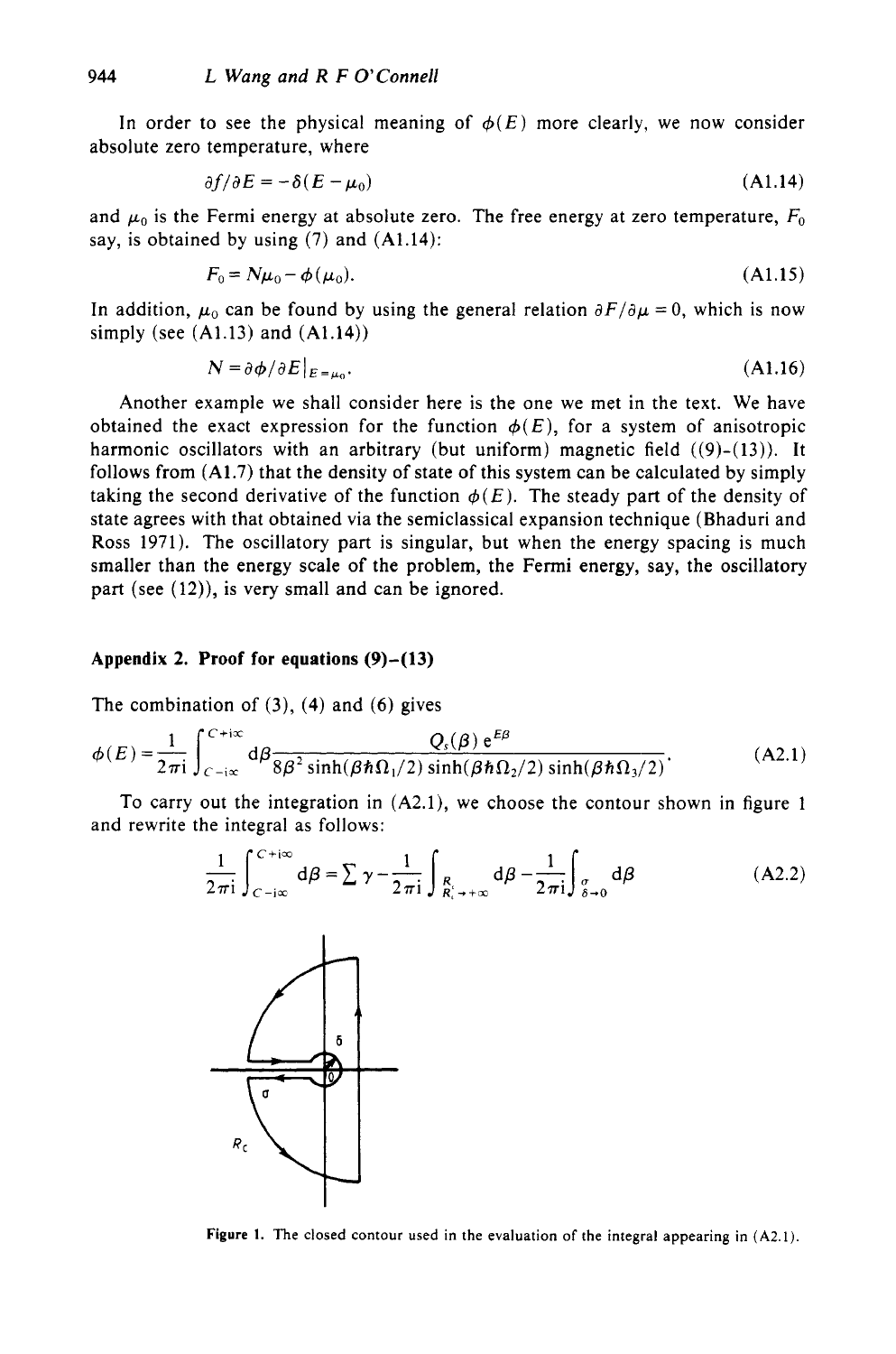where the second term vanishes and  $\gamma$  is the residue of the integrand. As we shall soon see, the first term oscillates, whereas the third is steady. We shall start with the third term.

We observe that

$$
\chi(\sinh \chi)^{-1} = 1 - \frac{\chi^2}{6} - \frac{13}{360} \chi^4 + O(\chi^6) \quad \text{when } \chi \to 0. \tag{A2.3}
$$

Hence

$$
\frac{\beta^3(\hbar^3\Omega_1\Omega_2\Omega_3/8)Q_s(\beta)}{\sinh(\hbar\Omega_1\beta/2)\sinh(\hbar\Omega_2\beta/2)\sinh(\hbar\Omega_3\beta/2)}
$$
\n(4.1)(4.12<sup>3</sup> + 12<sup>4</sup>) + (2<sup>6</sup>)

$$
= (s+1)(1-d_1\beta^2 + d_2\beta^4) + o(\beta^6) \quad \text{when } \beta \to 0
$$
 (A2.4)

where  $d_1$  and  $d_2$  are given by (13)-(18). If we derive a new function by

$$
P(\beta) = \frac{Q_s(\beta)}{8\beta^2 \sinh(\hbar\Omega_1\beta/2) \sinh(\hbar\Omega_2\beta/2) \sinh(\hbar\Omega_3\beta/2)}
$$

$$
-\frac{(s+1)}{\hbar^3 \Omega_1 \Omega_2 \Omega_3} \left(\frac{1}{\beta^5} - \frac{d_1}{\beta^3} + \frac{d_2}{\beta}\right)
$$
(A2.5)

from (A2.4) we know that  $P(\beta)$  vanishes when  $\beta$  goes to zero. Also, the last term in (A2.2) can be written in terms of  $P(\beta)$ :

$$
\frac{1}{2\pi i} \int_{\sigma_{\rho+0}} \frac{Q_s(\beta) e^{E\beta} d\beta}{8\beta^2 \sinh(\hbar \Omega_1 \beta/2) \sinh(\hbar \Omega_2 \beta/2) \sinh(\hbar \Omega_3 \beta/2)}
$$
  
= 
$$
\frac{1}{2\pi i} \int_{\sigma_{\rho+0}} P(\beta) d\beta + \frac{(s+1)}{\hbar^3 \Omega_1 \Omega_2 \Omega_3} \frac{1}{2\pi i} \int_{\sigma_{\rho+0}} \left(\frac{1}{\beta^5} - \frac{d_1}{\beta^3} + \frac{d_2}{\beta}\right) e^{E\beta} d\beta. \quad (A2.6)
$$

Since  $P(\beta) \rightarrow 0$  as  $\beta \rightarrow 0$ , its integration along the small circle in  $\sigma$  vanishes as  $\delta \rightarrow 0$ . Furthermore, since the x axis is not a branch cut for  $P(\beta)$ , the integrations in opposite directions along the **x** axis cancel. So the first term on the right-hand side of (A2.6) is zero. The second term can be readily evaluated from the following representation of a  $\Gamma$  function:

$$
\frac{1}{\Gamma(Z)} = -\frac{1}{2\pi i} \int_{\sigma} e^{t} t^{-Z} dt.
$$
 (A2.7)

This result will show that the last term in  $(A2.2)$  reduces to the steady part  $\phi_{st}$ , which is given by (12).

Next we turn to calculate the first term in  $(A2.2)$ . We begin with case (i), where the three frequencies in  $(A2.2)$  are all different and all singularities of the integrand are of the first order.

Since sinh( $\hbar\Omega_j\beta/2$ ) vanishes at  $\beta_{lj} = (2\pi l/\hbar\Omega_j)i$ , where  $j = 1, 2, 3$ , and  $l =$  $\pm 1, \pm 2, \ldots$ , the residue at  $\beta_{i,1}$ , say, is

$$
\gamma_{l,1} = \frac{\hbar \Omega_1}{16(l\pi)^2} \frac{Q_s(\beta_{l,1}) \exp[(2l\pi E/\hbar \Omega_1 + l\pi)i]}{\sin(l\pi \Omega_2/\Omega_1) \sin(l\pi \Omega_3/\Omega_1)}.
$$
(A2.8)

By changing  $\Omega_1$  to  $\Omega_2$ ,  $\Omega_2$  and  $\Omega_3$  to  $\Omega_3$  and  $\Omega_1$  in (A2.8), one obtains  $\gamma_{12}$  and  $\gamma_{13}$ .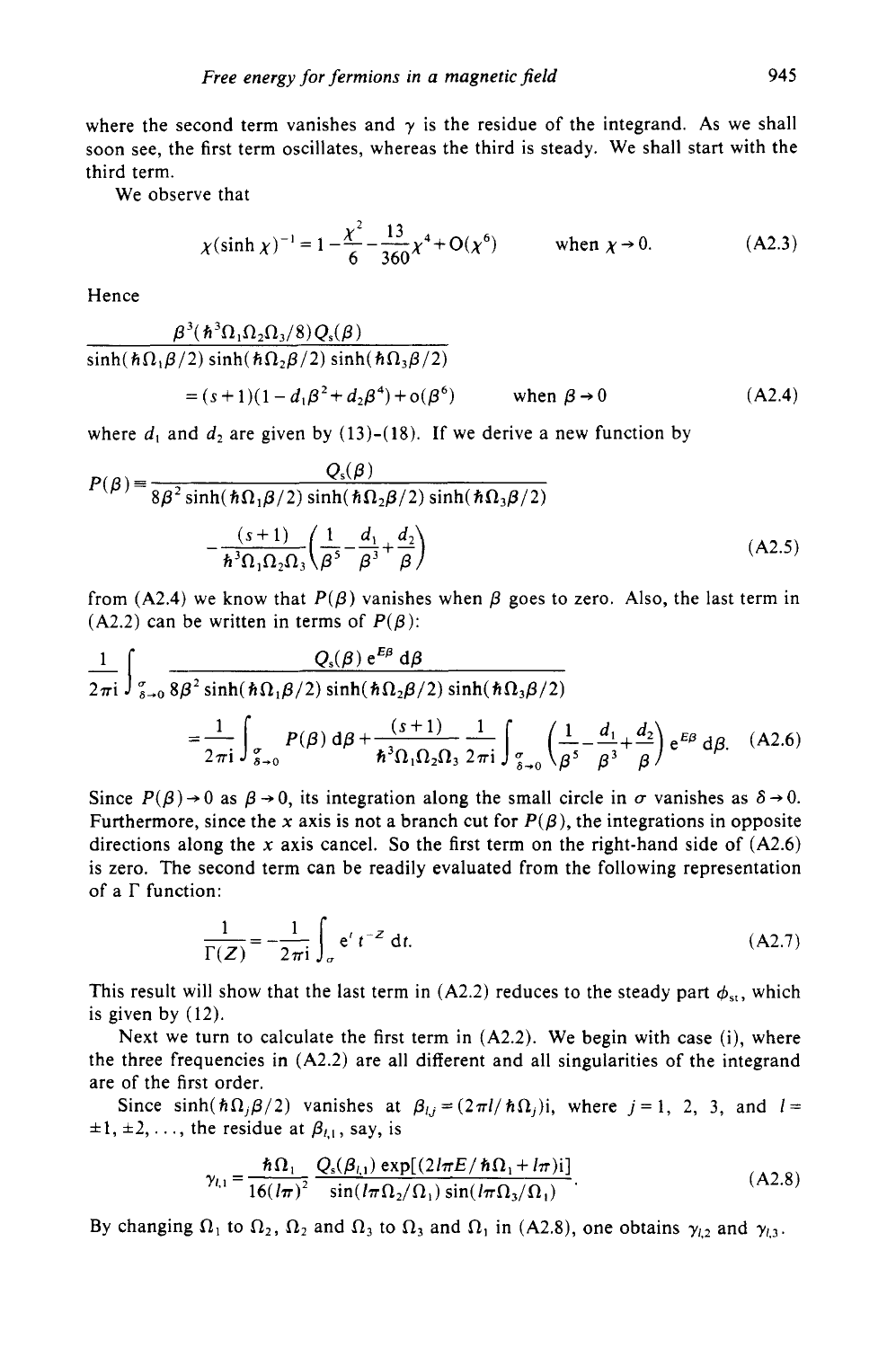It is easy to verify that the summation of all the residues gives the oscillatory part of  $\phi(E)$ :

$$
\sum_{l=s+1}^{+\infty} \sum_{j=1}^{3} \gamma_{l,j} = \phi_{\text{os}}
$$
 (A2.9)

where  $\phi_{\text{os}}$  is defined in (19).

When any two frequencies in (A2.1) are the same, but the third is different, we denote the two equal frequencies by  $\Omega$  and the third by  $\omega$ . Hence the residues at  $\beta_{11} = 2\pi I i/\hbar\omega$ , where  $I = \pm 1, \pm 2, \ldots$ , are still given by the RHS of (A2.8), with  $\Omega_2, \Omega_3$ replaced by  $\Omega$  and  $\Omega_1$  replaced by  $\omega$ . The singularities of  $\beta_1 = 2\pi i/\hbar\Omega$  are second order and the residues are

$$
\gamma_l = -\frac{Q_s(\beta_l) \exp[(2\pi lE/\hbar\Omega)]i]}{8 \sin(l\pi\omega/\Omega)(l\pi)^2} \left(\frac{Q_s'(\beta_l)}{Q_s(\beta_l)} + \frac{\hbar\Omega}{l\pi} + \cot\left(\frac{l\pi\omega}{\Omega}\right) + \frac{E}{i}\right) \quad (A2.10)
$$

where the prime denotes differentiation with respect to  $\beta_i$ .

It is straightforward to show that  $Q'_{s}(\beta_{l})/Q_{s}(\beta_{l})$  is equal to  $\mu_{s}BG(\Omega)/2$ , where  $G(\Omega)$  is given by (25). Hence the function  $\phi_{os}(E)$  in this case can be written as follows:

$$
\phi_{os}(E) = \sum_{l = \pm 1}^{\pm \infty} \gamma_{l,1} + \sum_{l = \pm 1}^{\pm \infty} \gamma_l
$$
  
\n
$$
= \frac{\hbar \omega}{8} \sum_{l = 1}^{\infty} \frac{(-1)^l R(\omega) \cos(2l\pi E / \hbar \omega)}{(l\pi)^2} \frac{\sin^2(l\pi \Omega / \omega)}{\sin^2(l\pi \Omega / \omega)}
$$
  
\n
$$
- \frac{\hbar \Omega}{4} \sum_{l = 1}^{\infty} \frac{R(\Omega)}{(l\pi)^2 \sin(l\pi \omega / \Omega)} \left\{ \left[ \left( \frac{\mu_s B}{2\hbar \Omega} \right) G(\Omega) + \frac{1}{l\pi} + \left( \frac{\omega}{2\Omega} \right) \cot\left( \frac{l\pi \omega}{\Omega} \right) \right] \cos\left( \frac{2l\pi E}{\hbar \Omega} \right) + \left( \frac{E}{\hbar \Omega} \right) \sin\left( \frac{2l\pi E}{\hbar \Omega} \right) \right\}. \tag{A2.11}
$$

**In** case (iii), where all three frequencies in (A2.1) are equal, we denote this frequency by  $\Omega$ . The singularities at  $\beta_l = 2\pi I i/\hbar\Omega$  are now of the third order, so the calculations of the residues are more tedious, but still straightforward. The result is

$$
\gamma_{i} = \frac{(-1)^{i} Q_{s}(\beta_{i}) \exp(E\beta_{i})}{\beta_{i}^{2}(\hbar\Omega)^{3}} \times \left(\frac{EQ^{'}_{s}(\beta_{i})}{Q_{s}(\beta_{i})} - \frac{2E}{\beta_{i}} - \frac{2Q^{'}_{s}(\beta_{i})}{\beta_{i}Q_{s}(\beta_{i})} + \frac{Q^{''}_{s}(\beta_{i})}{2Q_{s}(\beta_{i})} + \frac{E^{2}}{2} + \frac{3}{\beta_{i}^{2}} - \frac{(\hbar\Omega)^{2}}{8}\right). \tag{A2.12}
$$

One can reduce  $Q_s''(\beta_l)/2Q_s(\beta_l)$  to  $(\mu_s B)^2 D(\Omega)/8$ , where  $D(\Omega)$  is given by (27). Summing up all the residues, we finally obtain

$$
\phi_{\text{os}}(E) = \frac{(\hbar\Omega)}{2} \sum_{l=1}^{\infty} \frac{(-1)^l R(\Omega)}{(l\pi)^2} \left\{ \left[ \left( \frac{\mu_s B}{2\hbar\Omega} \right) + \frac{1}{l\pi} \right] \left( \frac{E}{\hbar\Omega} \right) \sin\left( \frac{2l\pi E}{\hbar\Omega} \right) \right\}
$$

$$
+ \left[ \left( \frac{\mu_s B}{2\hbar\Omega} \right) \frac{G(\Omega)}{l\pi} - \frac{1}{8} \left( \frac{\mu_s B}{\hbar\Omega} \right)^2 D(\Omega) - \frac{1}{2} \left( \frac{E}{\hbar\Omega} \right)^2
$$

$$
+ \frac{1}{8} + \frac{3}{4(\pi l)^2} \right] \cos\left( \frac{2l\pi E}{\hbar\Omega} \right).
$$
(A2.13)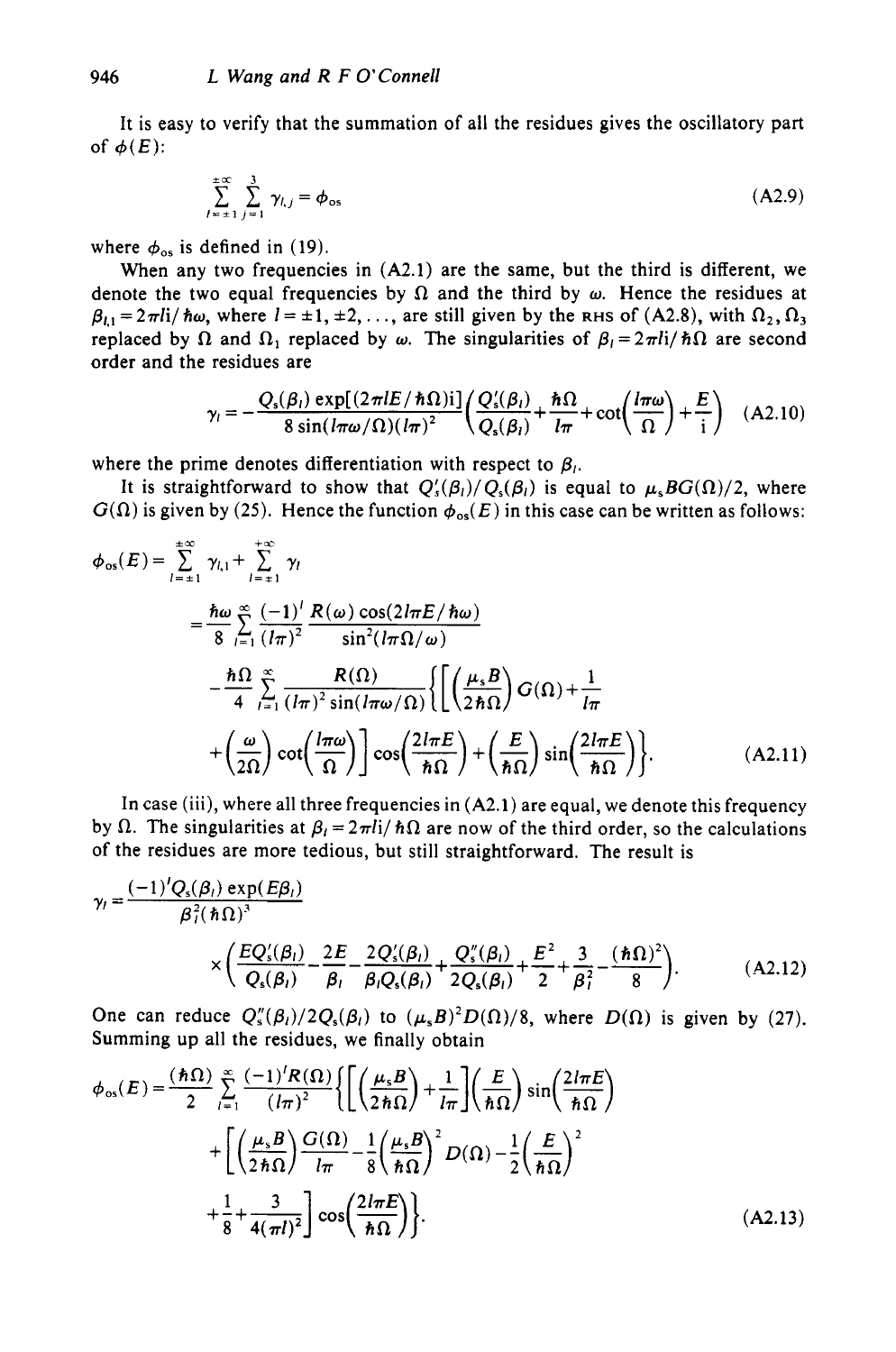#### **Appendix 3. The proof of equations (14)-(16)**

Since  $\partial f/\partial E$  is very close to  $-\partial(E-\mu)$  at low temperatures  $(kT\ll \mu)$ , the steady part  $F_{\rm st}$  can be readily calculated from the following formula (Wilson 1965):

$$
\int_0^{+\infty} \phi_{st}(E) \frac{\partial f}{\partial E} dE = -\phi_{st}(\mu) - \frac{\pi^2}{6} (kT)^2 \phi_{st}^{(2)}(\mu) - \frac{7\pi^4}{360} (kT)^4 \phi_{st}^{(4)}(\mu) - \dots
$$
 (A3.1)

To evaluate the oscillatory part  $F_{\text{os}}$  we need the following integration:

$$
I_j = \int_0^\infty \cos\left(\frac{2l\pi E}{\hbar \Omega_j}\right) \frac{\partial f}{\partial E} dE.
$$
 (A3.2)

We cannot use  $(A3.1)$  in this case, since the cos function oscillates around  $\mu$ , so we do it in the following fashion:

$$
I_j = -\text{Re}\left(\exp\left(\frac{i2l\pi\mu}{\hbar\Omega_j}\right)\beta \int_0^\infty \frac{\exp[2il\pi(E-\mu)/\hbar\Omega_j]dE}{\left\{\exp[(E-\mu)\beta/2]+\exp[-(E-\mu)\beta/2]\right\}^2}\right)
$$
  

$$
= -\frac{1}{2}\text{Re}\left(\exp\left(\frac{i2l\pi\mu}{\hbar\Omega_j}\right)\int_{-\beta\mu/2}^\infty \frac{\exp(4\pi i lZ/\beta\hbar\Omega_j)}{\cosh^2 Z}dZ\right)
$$
(A3.3)

where  $\text{Re}\{\}$  means the real part of  $\{\}$ . The lower limit of the integral can be replaced by  $-\infty$  when  $\beta \mu = \mu / kT \gg 1$ . Then the path of the integration can be closed by the upper semicircle and the integral can be evaluated by the sum of the residues of the second-order poles at  $Z = i(n+\frac{1}{2})\pi$ ,  $n = 0, 1, 2, \ldots$  Replacing *Z* by  $y = Z - i(n+\frac{1}{2})\pi$ , and putting  $\cosh Z = i(-1)^n \sinh y$ , one obtains

$$
\int_{-\infty}^{+\infty} \frac{\exp(4\pi i i Z/\beta \hbar \Omega_{j})}{\cosh^{2} Z} dZ
$$
\n
$$
= -\sum_{n=0}^{\infty} \exp[-\pi^{2} 2i(2n+1)/\beta \hbar \Omega_{j}] \oint_{-\infty}^{\infty} \frac{\exp(4\pi i ly/\beta \hbar \Omega_{j})}{\sinh^{2} y} dy
$$
\n
$$
= \left(-\frac{\exp(-2\pi^{2}i/\beta \hbar \Omega_{j})}{1-\exp(-4\pi^{2}i/\beta \hbar \Omega_{j})}\right)\left(-\frac{8\pi^{2}i}{\beta \hbar \Omega_{j}}\right)
$$
\n
$$
= \frac{4\pi^{2}i/\hbar \Omega_{j}\beta}{\sinh(2\pi^{2}i/\beta \hbar \Omega_{j})}.
$$
\n(A3.4)

Thus

$$
I_j = -\frac{2\pi^2 l/\beta \hbar \Omega_j}{\sinh(2\pi^2 l/\beta \hbar \Omega_j)} \cos\left(\frac{2l\pi \mu}{\hbar \Omega_j}\right).
$$
 (A3.5)

Substituting  $(A3.5)$  with  $j = 1, 2, 3$ , into

$$
F_{\rm os} = \int_0^\infty \phi_{\rm os} \frac{\partial f}{\partial E} dE \tag{A3.6}
$$

where  $\phi_{\rm os}$  is given by (19), we finally obtain (23).

by (A2.11). We need another integral given by When only two frequencies are equal, we have to evaluate  $F_{\rm os}$  using  $\phi_{\rm os}(E)$  given

$$
I = \int_0^\infty E \sin\left(\frac{2l\pi E}{\hbar \Omega}\right) \frac{\partial f}{\partial E} dE.
$$
 (A3.7)